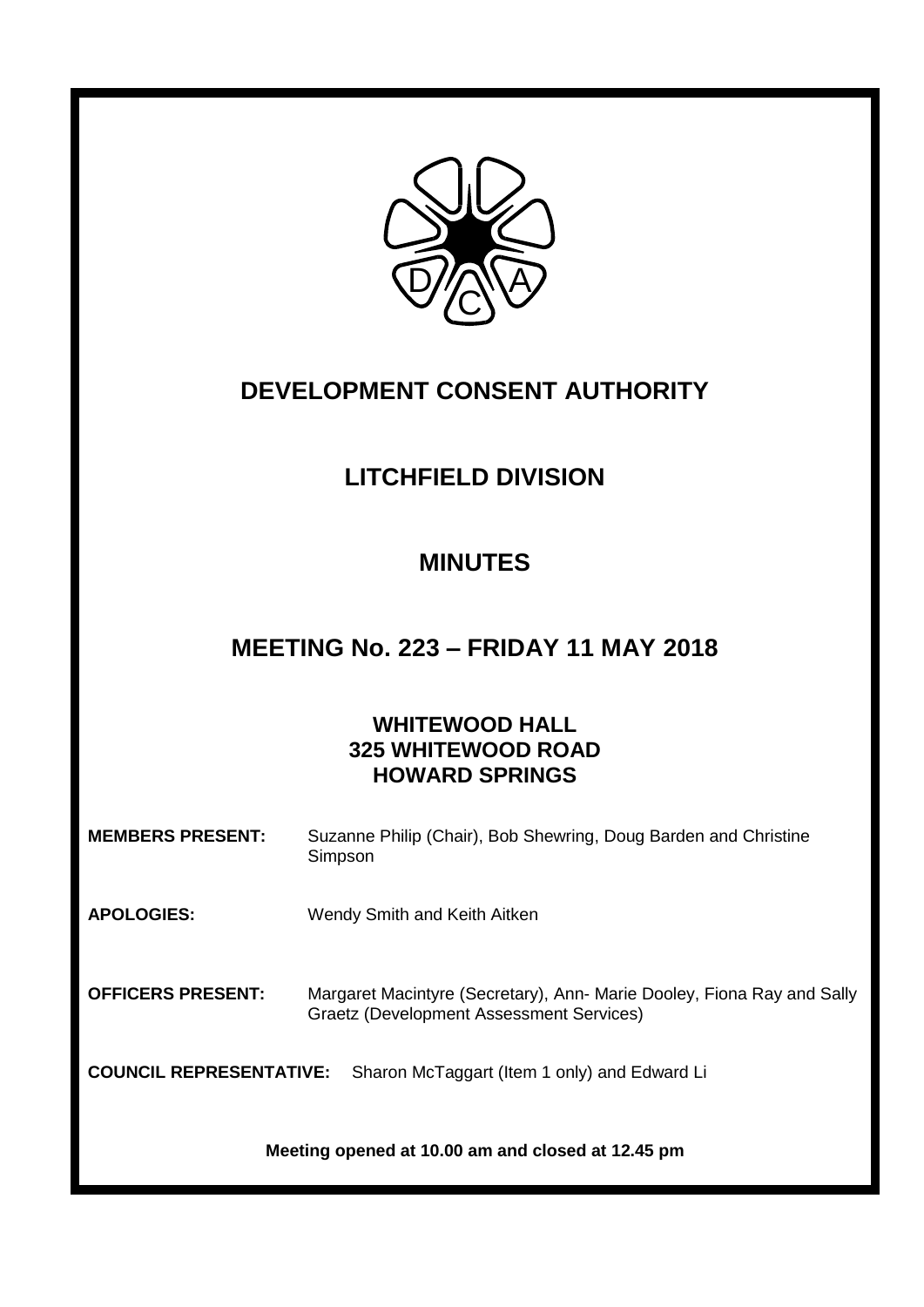**MINUTES RECORD THE EVIDENTIARY STAGE AND THE DELIBERATIVE STAGE SEPARATELY. THESE MINUTES RECORD THE DELIBERATIVE STAGE. THE TWO STAGES ARE GENERALLY HELD AT DIFFERENT TIME DURING THE MEETING AND INVITEES ARE PRESENT FOR THE EVIDENTIARY STAGE ONLY.**

### **ITEM 1 INTENSIVE ANIMAL HUSBANDRY (DOG BREEDING) LOT 13 (295) MCMINNS DRIVE, HUNDRED OF STRANGWAYS APPLICANT BRENT LANG & TAIGHEN LANG**

DAS tabled additional information from the applicants.

Mr Brett & Mrs Taighen Lang (Applicants and Landowners) attended and tabled:

- A map showing the location of the supporting end opposing neighbours; and
- A copy of the presentation to the DCA meeting.

Submitters in attendance: Mr Kerry Dysart, Ms Shari Boord, Mr Denis McDonald, Ms Jenny McDonald, Ms Kaye Kirkbride and Mr Bruce Kirkbride.

Mr Dysart tabled a plan showing the location of the indoor and outdoor kennels in relation of his residence and played a recording he had taken of the dogs barking.

- **RESOLVED** That, pursuant to section 46(4)(b) of the *Planning Act*, the Development Consent **75/18** Authority defer consideration of the application to develop Lot 13 (295) McMinns Drive, Hundred of Strangways for the purpose of intensive animal husbandry (dog breeding) to require the applicant to provide the following additional information that the authority considers necessary in order to enable the proper consideration of the application:
	- Revised plans to illustrate the location and detail of the kennels including individual enclosures and maximum building height and the location, dimensions and surface treatment for visitor car parks.
	- Revised plans to illustrate an exercise yard (dog run) situated in the northern portion of the site, in an area considered to reduce the impact on the effected neighbour to the south.
	- An acoustic assessment by a suitably qualified person of the development's noise levels and its impact (if any) on adjacent and surrounding properties.

Note: The assessment shall be reviewed by NT Environment Protection Authority and/or Litchfield Council.

### **REASONS FOR THE DECISION**

1. Pursuant to Section 46(4)(b) of the *Planning Act*, the consent authority may defer consideration of a proposal to allow the applicant to provide additional information it considers necessary to enable the proper consideration of the proposal.

The authority considers the additional information necessary to contemplate the proposal's potential to impact on the existing and future amenity of the locality and determine whether noise mitigation measures can be introduced to alleviate the issues raised.

**ACTION:** Notice of Deferral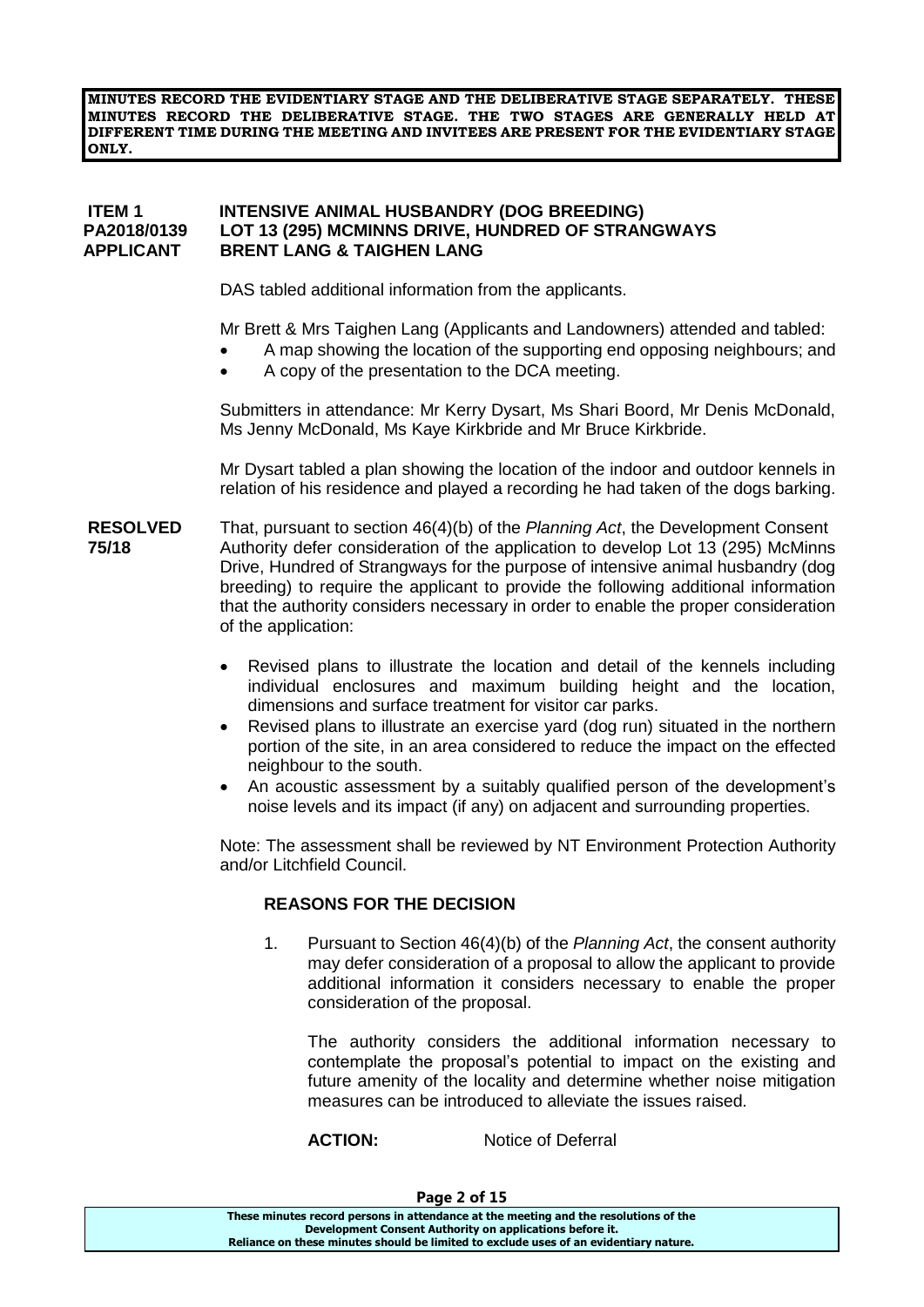#### **ITEM 2 EXTENSIONS TO EXISTING INTENSIVE ANIMAL HUSBANDRY PA2018/0124 (AQUACULTURE) INCLUDING EXCAVATION AND FILL LOT 28 (100) MAHAFFEY ROAD, HUNDRED OF BAGOT APPLICANT AQUAGREEN**

Mr David Wilson (Aquagreen) attended.

Mr Wilson tabled:

- Environment Management Plan for Aquagreen; and
- A publication from the National Centre for Engineering in Agriculture-University of Southern Queensland, Toowoomba on Controlling Evaporation Loss From Water Storages using NetPro Shade Cloth
- **RESOLVED** That, pursuant to section 53(a) of the *Planning Act*, the Development Consent **76/18** Authority consent to the application to develop Lot 28 (100) Mahaffey Road, Hundred of Bagot for the purpose of extensions to existing intensive animal husbandry (aquaculture) including excavation and fill, subject to the following conditions:

### **CONDITION PRECEDENT**

1. Prior to the endorsement of plans and prior to the commencement of works, a schematic plan demonstrating the on-site collection of stormwater and its discharge into the Litchfield Council's stormwater drainage system shall be submitted to and approved by the Litchfield Council, to the satisfaction of the consent authority. The plan shall include details of site levels and Council's stormwater drain connection point/s. The plan shall also indicate how stormwater will be collected on the site and connected underground to Council's system or an alternate approved connection.

### **GENERAL CONDITIONS**

- 2. The works carried out under this permit shall be in accordance with the drawings endorsed as forming part of this permit.
- 3. Appropriate erosion and sediment control measures should be effectively implemented throughout the construction stage of the development and all disturbed soil surfaces must be satisfactorily stabilised against erosion at completion of works, to the satisfaction of the Consent Authority. Information can be obtained from the IECA Best Practice Erosion and Sediment Control Guidelines 2008 available at [www.austieca.com.au](http://www.austieca.com.au/) and the NTG website [https://nt.gov.au/environment/soil-land-vegetation.](https://nt.gov.au/environment/soil-land-vegetation)
- 4. Dust control measures must be employed throughout the construction stage of the development to the requirements of the NT EPA, to the satisfaction of the consent authority.
- 5. Stormwater is to be collected and discharged into the drainage network to the technical standards of and at no cost to Litchfield Council, to the satisfaction of the consent authority.
- 6. The kerb crossovers and driveways to the site approved by this permit are to meet the technical standards of Litchfield Council, to the satisfaction of the consent authority.

| Page 3 of 15                                                                          |  |
|---------------------------------------------------------------------------------------|--|
| These minutes record persons in attendance at the meeting and the resolutions of the  |  |
| Development Consent Authority on applications before it.                              |  |
| Reliance on these minutes should be limited to exclude uses of an evidentiary nature. |  |
|                                                                                       |  |

#### **Page 3 of 15**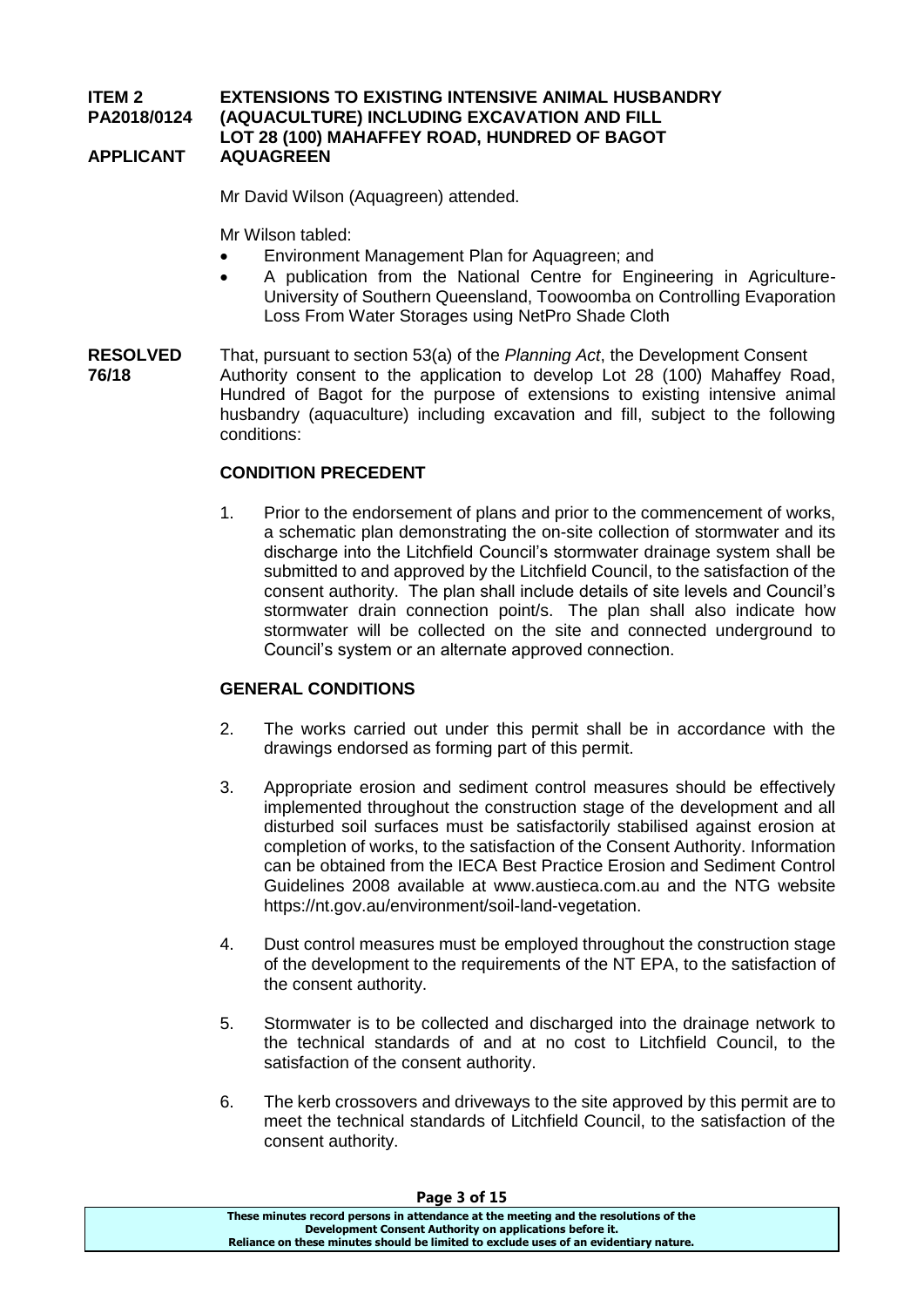and

The owner shall:

- (a) remove disused vehicle and/ or pedestrian crossovers;
- (b) collect stormwater and discharge it to the drainage network; and
- (d) undertake reinstatement works;
	- all to the technical requirements of and at no cost to the Litchfield Council, to the satisfaction of the consent authority.
- 7. Any developments on or adjacent to any easements on site shall be carried out to the requirements of the relevant service authority to the satisfaction of the consent authority.
- 8. The use and development must be managed so that the amenity of the area is not detrimentally affected, through the:
- a) transport of materials, goods or commodities to or from the land
- b) appearance of any building, works or materials
- c) emission of noise, artificial light, vibration, smell, fumes, smoke, vapour, steam, soot, ash, dust, waste water, waste products, grit or oil
- d) presence of vermin

# **NOTES:**

- 1. The Northern Territory Environment Protection Authority advises that construction work should be conducted in accordance with the Authority's Noise Guidelines for Development Sites in the Northern Territory. The guidelines specify that on-site construction activities are restricted to between 7am and 7pm Monday to Saturday and 9am to 6pm Sunday and Public Holidays. For construction activities outside these hours refer to the guidelines for further information.
- 2. The Northern Territory Environment and Protection Authority has advised that the proponent must comply with their General Environment Duty provided by section 12 of the *Waste Management and Pollution Control Act*.
- 3. A groundwater extraction licence may be required under the *Water Act* for any bore used for purposes other than rural stock and domestic water supply. For advice on water extraction licences please contact the Water Licensing and Regulation Branch of the Department of Environment and Natural Resources.
- 4. There are statutory obligations under the *Weeds Management Act* to take all practical measures to manage weeds on the property. For advice on weed management please contact the Department of Environment and Natural Resources.

# **REASONS FOR THE DECISION**

1. Pursuant to section 51(a) of the *Planning Act,* the consent authority must take into consideration the planning scheme that applies to the land to which the application relates.

The application proposes an extension of the existing aquarium plant nursery to include five new 12m x 12m (144m²) ponds for aquaculture to produce small quantities of fish for ornamental purposes.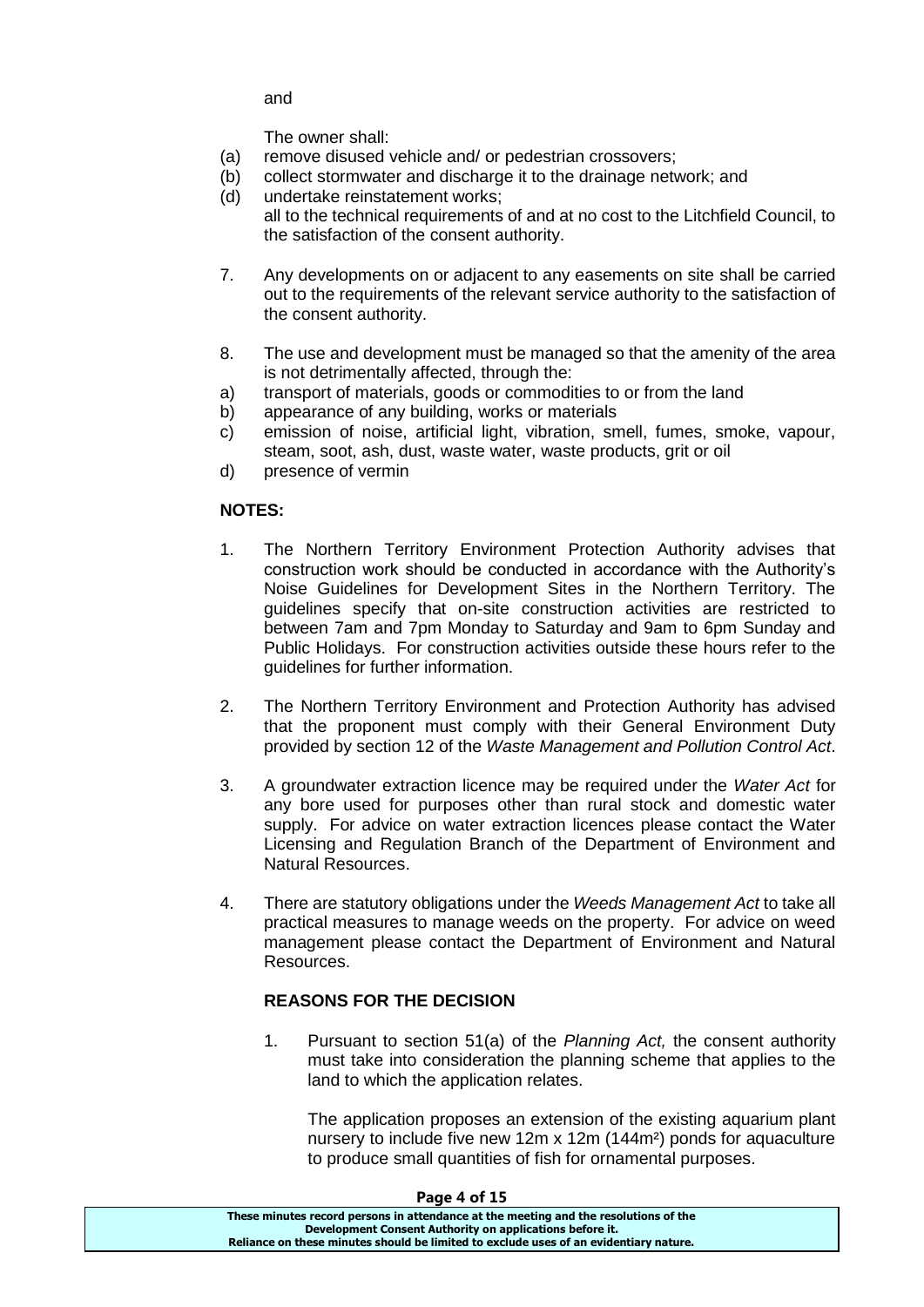The applicant is considered to have adequately addressed the requirements of the NT Planning Scheme including requirements that relate to excavation and construction of the ponds and ongoing animal related activities.

2. Pursuant to section 51(j) of the *Planning Act*, the consent authority must take into consideration the capability of the land to which the proposed development relates to support the proposed development and the effect of the development on the land and on other land, the physical characteristics of which may be affected by the development.

The proponent has demonstrated that there is adequate available and suitable land for the development and that through appropriate management of the facility, as outlined in the application, that no adverse impact on the physical characteristics of the land are likely.

3. Pursuant to section 51 (m) of the *Planning Act*, the consent authority must take into consideration the public utilities or infrastructure provided in the area in which the land is situated, the requirement for public facilities and services to be connected to the land and the requirement, if any, for those facilities, infrastructure or land to be provided by the developer for that purpose

In acknowledgement of the clarification provided by Litchfield Council and the applicant's willingness to undertake the works required, a condition is included in the standard conditions of consent that requires the driveway be upgraded to Council's standards.

4. Pursuant to section 51(n) of the *Planning Act*, the consent authority must take into consideration the potential impact on the existing and future amenity of the area in which the land is situated.

The proponent has outlined measures for protecting the existing and future amenity of the area which include provision of 20m setbacks between the outermost ponds and property boundaries, inclusion of plants and animal species to protect water quality, control mosquito and algae and minimise offensive odours. As a result, the Authority considers that the development is unlikely to have a detrimental impact on the amenity of the area or natural environment.

ACTION: Notice of Consent and Development Permit.

### **ITEM 3 SHED ADDITION WITH A REDUCED SIDE SETBACK PA2018/0133 SECTION 3222 (9) PHOEBE COURT, HUNDRED OF BAGOT APPLICANT PROJECT BUILDING CERTIFIERS PTY LTD**

Mr Tom Williamson (Project Building Certifiers) attended and tabled an email from the neighbour submitters and a site plan.

Submitter Litchfield Council represented by Edward Li attended.

**These minutes record persons in attendance at the meeting and the resolutions of the Development Consent Authority on applications before it. Reliance on these minutes should be limited to exclude uses of an evidentiary nature.**

**Page 5 of 15**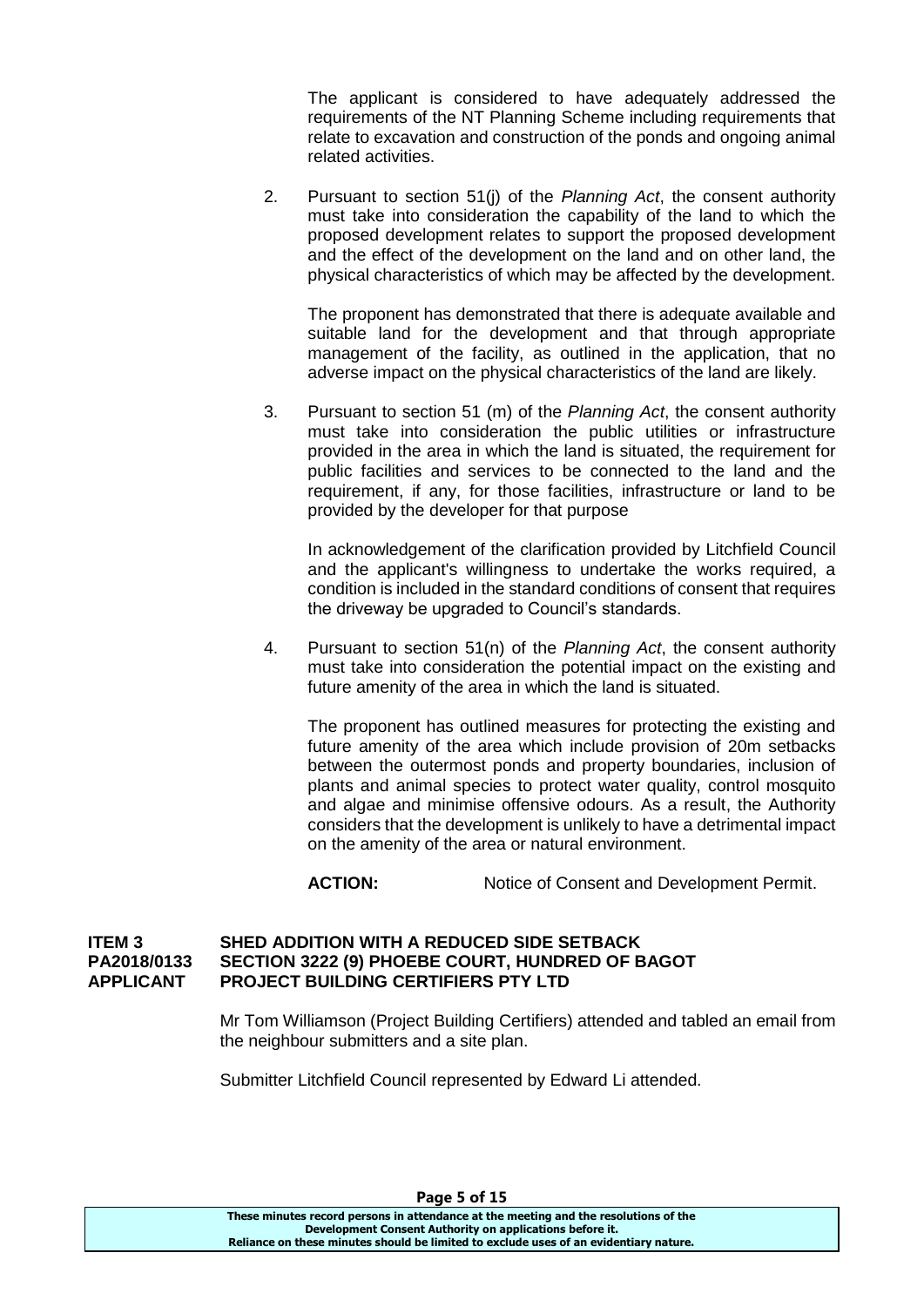**RESOLVED** That, pursuant to section 53(a) of the *Planning Act*, the Development Consent **77/18** Authority consent to the application to develop Section 3222 (9) Phoebe Court, Hundred of Bagot for the purpose of a shed addition with a reduced side setback, subject to the following conditions:

### **CONDITION PRECEDENT**

1. Prior to the endorsement of plans and prior to the commencement of works, a schematic plan demonstrating the on-site collection of stormwater and its discharge into the Litchfield Council's storm water drainage system shall be submitted to and approved by Litchfield Council, to the satisfaction of the consent authority. The plan shall include details of site levels and Council's stormwater drain connection point/s. The plan shall also indicate how stormwater will be collected on the site and connected underground to Council's system or an alternate approved connection.

### **GENERAL CONDITIONS**

- 2. The works carried out under this permit shall be in accordance with the drawings endorsed as forming part of this permit.
- 3. Stormwater is to be collected and discharged into the drainage network to the technical standards of and at no cost to Litchfield Council, to the satisfaction of the consent authority.
- 4. Any developments on or adjacent to any easements on site shall be carried out to the requirements of the relevant service authority to the satisfaction of the consent authority.
- 5. The owner of the land must enter into agreements with the relevant authorities for the provision of water supply and electricity facilities to the development shown on the endorsed plans in accordance with the authorities' requirements and relevant legislation at the time.

# **NOTES:**

- 1. The Northern Territory Environment Protection Authority advises that construction work should be conducted in accordance with the Authority's Noise Guidelines for Development Sites in the Northern Territory. The guidelines specify that on-site construction activities are restricted to between 7am and 7pm Monday to Saturday and 9am to 6pm Sunday and Public Holidays. For construction activities outside these hours refer to the guidelines for further information.
- 2. The Power and Water Corporation advises that the Water and Sewer Services **Development** Development Section [\(landdevelopmentnorth@powerwater.com.au\)](mailto:landdevelopmentnorth@powerwater.com.au) and Power Network Engineering Section [\(powerconnections@powerwater.com.au\)](mailto:powerconnections@powerwater.com.au) should be contacted via email a minimum of 1 month prior to construction works commencing in order to determine the Corporation's servicing requirements, and the need for upgrading of on-site and/or surrounding infrastructure.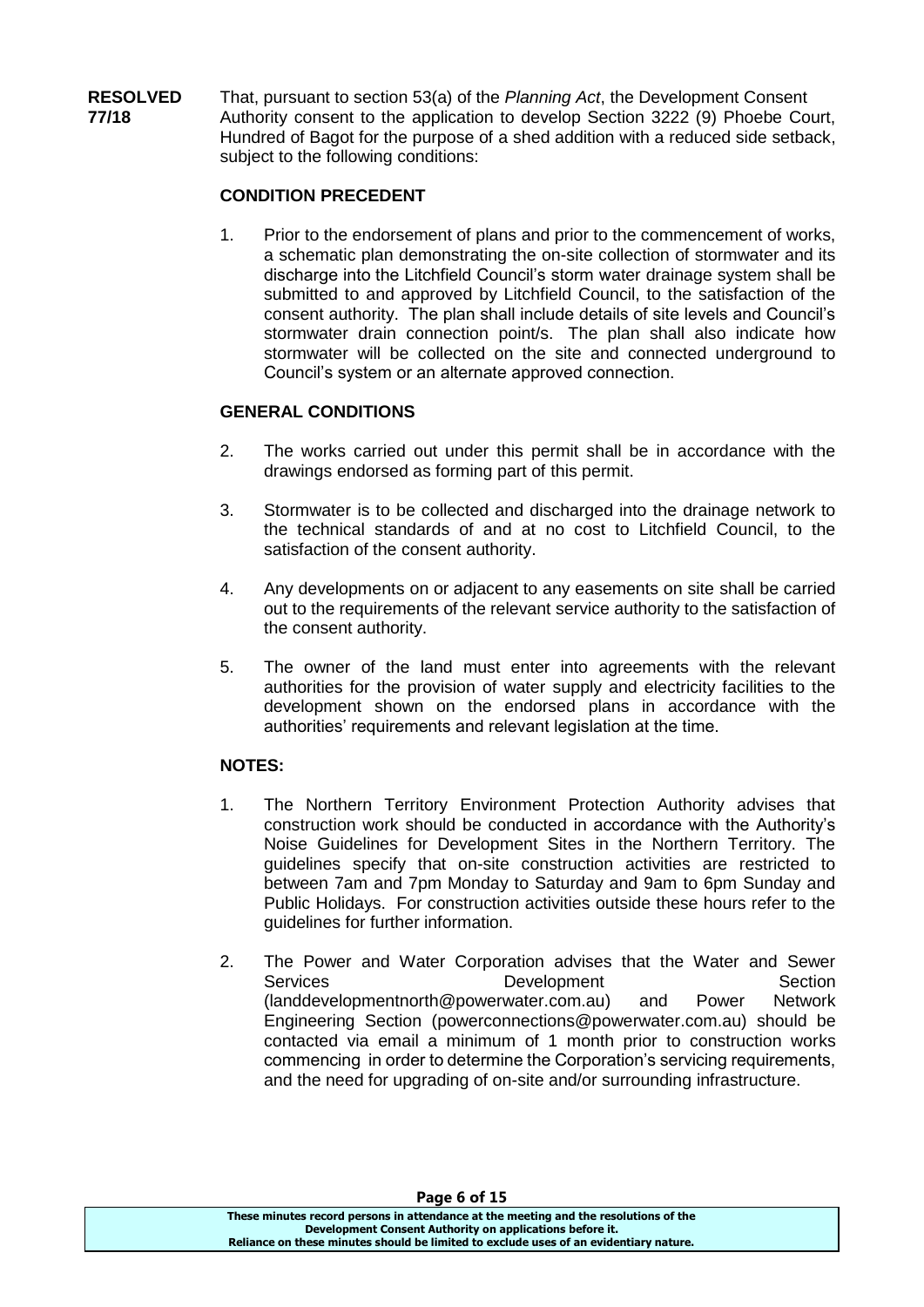### **REASONS FOR THE DECISION**

1. Pursuant to section 51(a) of the *Planning Act,* the consent authority must take into consideration the planning scheme that applies to the land to which the application relates.

The Northern Territory Planning Scheme applies to Section 3222 (9) Phoebe Court, Hundred of Bagot. Clause 7.3 (Building Setbacks of Residential Buildings and Ancillary Structures) requires a setback of 10m from all property boundaries. The application is for a shed addition with a setback of 1.5m from the eastern side boundary.

While the setback is a considerable departure from the minimum setback required under the NT Planning Scheme, continuation of the existing setback for the extension provides a more visually consistent building line as viewed from within the site and neighbouring property. In addition, the Authority considers that the slight irregularity of the block and letter of support from the affected adjoining neighbour further supports the suitability of the reduced setback in this case.

2. Pursuant to section 51(e) of the *Planning Act*, the consent authority must take into consideration any submissions made under section 49, and any evidence or information received under section 50, in relation to the development application.

One public submission was received under Section 49 of the *Planning Act*. The submission did not object but requested that in consenting to the proposal, that the authority consider stipulating an alternative colour finish to the wall adjacent the boundary.

The authority notes that the applicant tabled a further submission from the adjoining landowner confirming there is no objection to the existing shed as built.

3. Pursuant to section 51(j) of the *Planning Act*, the consent authority must take into consideration the capability of the land to which the proposed development relates to support the proposed development and the effect of the development on the land and on other land, the physical characteristics of which may be affected by the development.

The shed addition is existing. The land is considered generally capable of accommodating the shed. No visible land constraints were observed during an inspection of the site.

4. Pursuant to section 51(n) of the *Planning Act*, the consent authority must take into consideration the potential impact on the existing and future amenity of the area in which the land is situated.

Having considered the letter of support from the neighbouring land owner and information contained within the application and assessment report, the Authority expects no negative impact on the existing and future amenity of the area as a result of the shed addition.

**ACTION:** Notice of Consent and Development Permit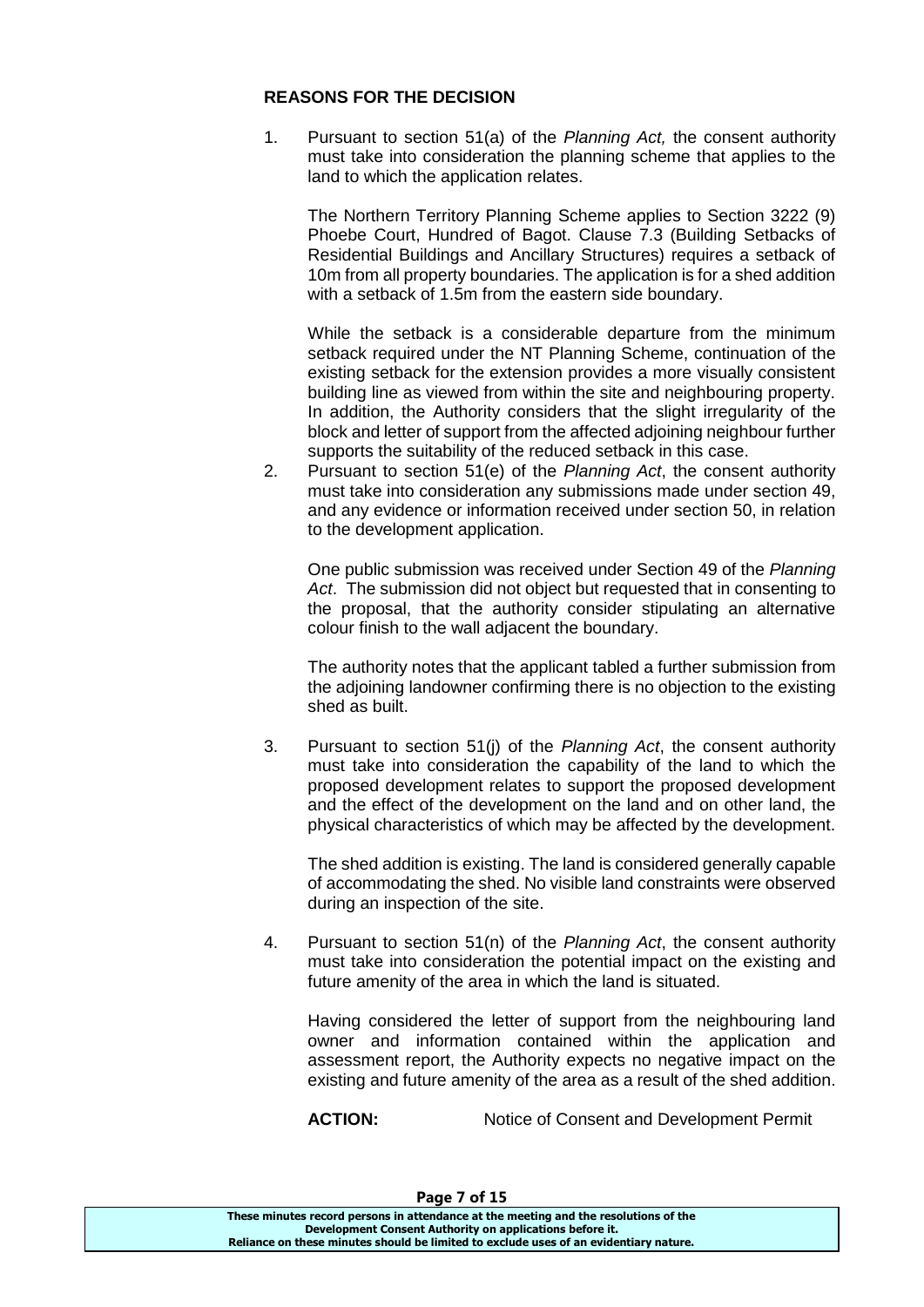#### **ITEM 4 WITHDRAWN**

#### **ITEM 5 SUBDIVISION TO CREATE TWO LOTS PA2016/0651 LOT 4 (70) WELLS CREEK ROAD, HUNDRED OF STRANGWAYS APPLICANT MASTERPLAN NT**

Mr Kevin and Mrs Shelley Smith (landowners) attended.

**RESOLVED** That, the Development Consent Authority vary the requirements of Clause11.4.1 **78/18** (Site Characteristics of Subdivisions of Rural and Unzoned Land for lots greater than 1ha); Clause 11.4.2 (Infrastructure in Subdivision of Rural and Unzoned Land) and Clause 11.4.3 (Lot Size and Configuration in Subdivision of Rural and Unzoned Land) of the Northern Territory Planning Scheme, and pursuant to section 53(a) of *the Planning Act*, the Development Consent Authority consent to the application to develop Lot 4 (70) Wells Creek Road, Hundred of Strangways for the purpose of a subdivision to create two lots subject to the following conditions:

### **CONDITIONS PRECEDENT**

- 1. Prior to the endorsement of plans and prior to the commencement of works, a schematic plan demonstrating the on-site collection of stormwater and its discharge into the Litchfield Council's stormwater drainage system shall be submitted to and approved by the Litchfield Council, to the satisfaction of the consent authority. The plan shall include details of site levels and Council's stormwater drain connection point/s. The plan shall also indicate how stormwater will be collected on the site and connected underground to Council's system or an alternate approved connection.
- 2. Prior to the commencement of works, an Erosion and Sediment Control Plan (ESCP) is to be submitted to and approved by the Consent Authority on the advice of the Department of Environment and Natural Resources (DENR). The ESCP must be developed by a suitably qualified and experienced professional in erosion and sediment control planning and in accordance with the Key Principals of erosion and sediment control as specified in the IECA Best Practice Erosion and Sediment Control Guidelines 2008. The ESCP should detail methods and treatments for minimizing erosion and sediment loss from the site during the construction phase and that all disturbed soil surfaces must be satisfactorily stabilized against erosion at completion of works. Information regarding erosion and sediment control and ESCP content is available at www.austieca.com.au and the NTG website: [https://nt.gov.au/environmentlsoil-land-veqetation.](https://nt.gov.au/environmentlsoil-land-veqetation) The ESCP should be emailed for assessment to: [DevelopmentAssessment.DENR@nt.gov.au.](mailto:DevelopmentAssessment.DENR@nt.gov.au)

### **GENERAL CONDITIONS**

- 3. The works carried out under this permit shall be in accordance with the drawings endorsed as forming part of this permit.
- 4. All works relating to this permit are to be undertaken in accordance with the approved Erosion and Sediment Control Plan (ESCP) to the requirements of the Consent Authority on the advice of the Department of Environment and Natural Resources (DENR).

| Page 8 of 15                                                                          |  |
|---------------------------------------------------------------------------------------|--|
| These minutes record persons in attendance at the meeting and the resolutions of the  |  |
| Development Consent Authority on applications before it.                              |  |
| Reliance on these minutes should be limited to exclude uses of an evidentiary nature. |  |

#### **Page 8 of 15**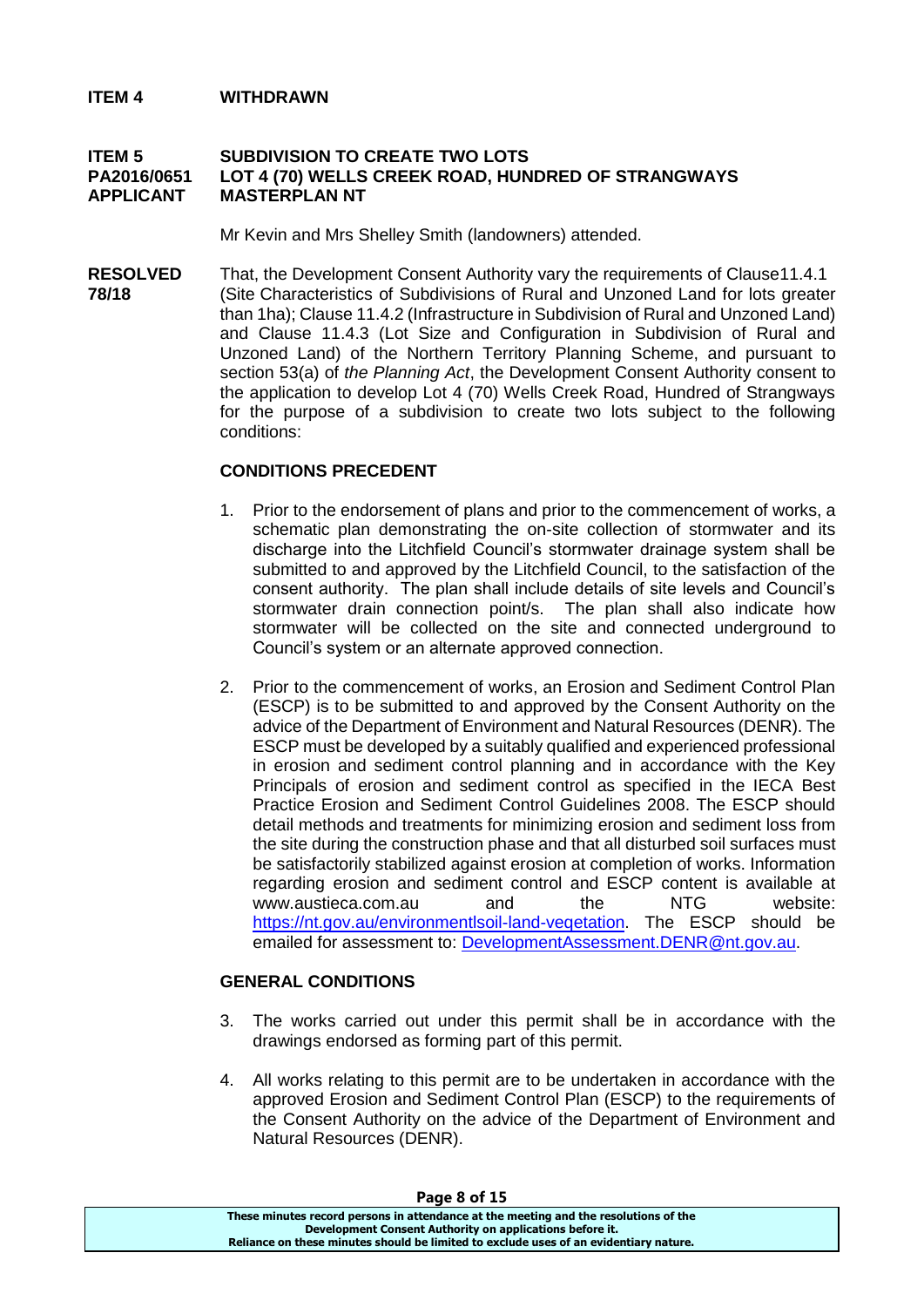- 5. All existing and proposed easements and sites for existing and required utility services must be vested in the relevant authority for which the easement or site is to be created.
- 6. The owner of the land must enter into agreements with the relevant authorities for the provision of drainage, sewerage, electricity facilities and telecommunication networks to the development shown on the endorsed plan in accordance with the authorities' requirements and relevant legislation at the time.
- 7. Engineering design and specifications for the proposed and affected roads, street lighting, stormwater drainage, site earthworks, vehicular access, are to be to the technical requirements of Litchfield Council to the satisfaction of the consent authority and all approved works constructed at the owner's expense.
- 8. Before issue of titles, firebreaks along boundaries or at appropriate locations shall be provided to the satisfaction of the consent authority on advice from the Bushfires NT (Department of Environment and Natural Resources).
- 9. Before the issue of titles, the owner must, in accordance with Part 6 of the *Planning Act*, pay a monetary contribution to the Litchfield Council for the upgrade of local infrastructure, in accordance with its Development Contribution Plan.
- 10. Before issue of titles and pursuant to section 34 of the *Land Title Act*, a Caution Notice shall be lodged with the Registrar General on the parent parcel to include the following advice on all proposed lots indicated on the endorsed drawings. The Caution Notice is to state that: "Access to this allotment may be subject to periods of waterlogging and short periods of inundation during an average recurrence interval (ARI) 100 year flood event" Evidence of lodgement on the parent parcel shall be provided to the satisfaction of the consent authority.

# **NOTES:**

- 1. The Power and Water Corporation advises that the Power Network Engineering Section (powerconnections@powerwater.com.au) should be contacted via email a minimum of 1 month prior to construction works commencing in order to determine the Corporation's servicing requirements, and the need for upgrading of on-site and/or surrounding infrastructure.
- 2. A "Permit to Work Within a Road Reserve" may be required from Litchfield Council before commencement of any work within the road reserve.
- 3. The Northern Territory Environment Protection Authority advises that construction work should be conducted in accordance with the Authority's Noise Guidelines for Development Sites in the Northern Territory. The guidelines specify that on-site construction activities are restricted to between 7am and 7pm Monday to Saturday and 9am to 6pm Sunday and Public Holidays. For construction activities outside these hours refer to the guidelines for further information.
- 4. As part of any subdivision, the parcel numbers for addressing should comply with the Australian Standard (AS/NZS 4819:2011). For more information contact Survey and Land Records surveylandrecords@nt.gov.au 08 8995

| These minutes record persons in attendance at the meeting and the resolutions of the<br>Development Consent Authority on applications before it. |
|--------------------------------------------------------------------------------------------------------------------------------------------------|
|                                                                                                                                                  |
|                                                                                                                                                  |
| Reliance on these minutes should be limited to exclude uses of an evidentiary nature.                                                            |

#### **Page 9 of 15**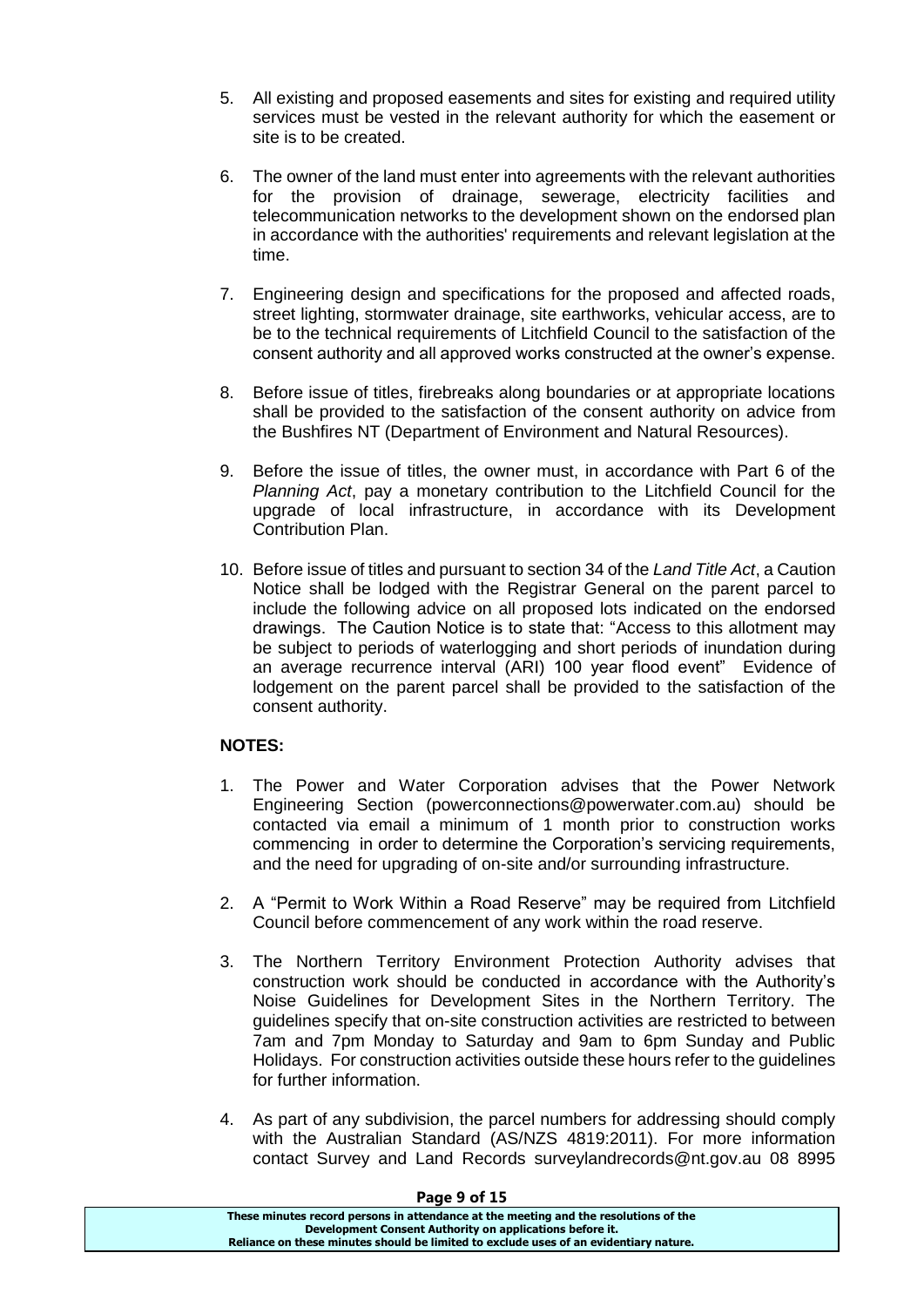5354. The numbers shown on the plans are indicative only and are not for addressing purposes.

- 5. Any proposed works which fall within the scope of the Construction Industry Long Service Leave and Benefits Act must be notified to NT Build by lodgement of the required Project Notification Form. Payment of any levy must be made prior to the commencement of any construction activity. NT Build should be contacted via email (info@ntbuild.com.au) or by phone on 08 89364070 to determine if the proposed works are subject to the Act.
- 6. Any new on-site wastewater system to be installed must be carried out by a qualified licensed Self-Certifying Plumber and must comply with the NT Code of Practice for Small On-site Sewage and Sullage Treatment Systems and the Disposal or Reuse of Sewage Effluent (The Code).
- 7. There are statutory obligations under the *Weeds Management Act* to take all practical measures to manage weeds on the property. For advice on weed management please contact the Department of Environment and Natural Resources.

#### **REASONS FOR THE DECISION**

1. Pursuant to section 51(a) of the *Planning Act*, the consent authority must take into consideration the planning scheme that applies to the land to which the application relates.

Clause 11.1.1 (Minimum Lot Sizes and Requirements) requires that lots in Zone RL (Rural Living) be a minimum size of 2ha with a minimum 1ha of unconstrained land. The application demonstrates compliance with the requirements of this clause.

Sub-clause (2)(b) and (3) of Clause 11.4.1 (Site Characteristics of Subdivisions of Rural and Unzoned Land for lots greater than 1ha). The sub-clauses require a Stormwater Management Plan identifies the potential impact on neighbouring land. The Stormwater Management Plan is also required to address any constraints identified in the stormwater management plan.

The Stormwater Management assessment submitted as part of the application indicated that a creek (Wells Creek) crosses the eastern portion of the site from north to south, constraining development in this area and discharges into the neighbouring allotment downstream (to the south). It also included an existing culvert assessment for the driveway access and stated that in a 1 in 100yr average recurrence interval (ARI) event peak flow would exceed the culverts capacity however the application did not propose any upgrades as part of the subdivision and indicated that the existing culvert/access is appropriate in its current form.

Litchfield Council, the controlling agent in relation to stormwater, advised that a Stormwater Management Plan illustrating the existing stormwater drainage could be considered for endorsement by Litchfield Council provided a caution notice advising future landowners of the potential access constraints associated with the allotment during an ARI 100 year flood event is included as a condition of consent. The

#### **Page 10 of 15**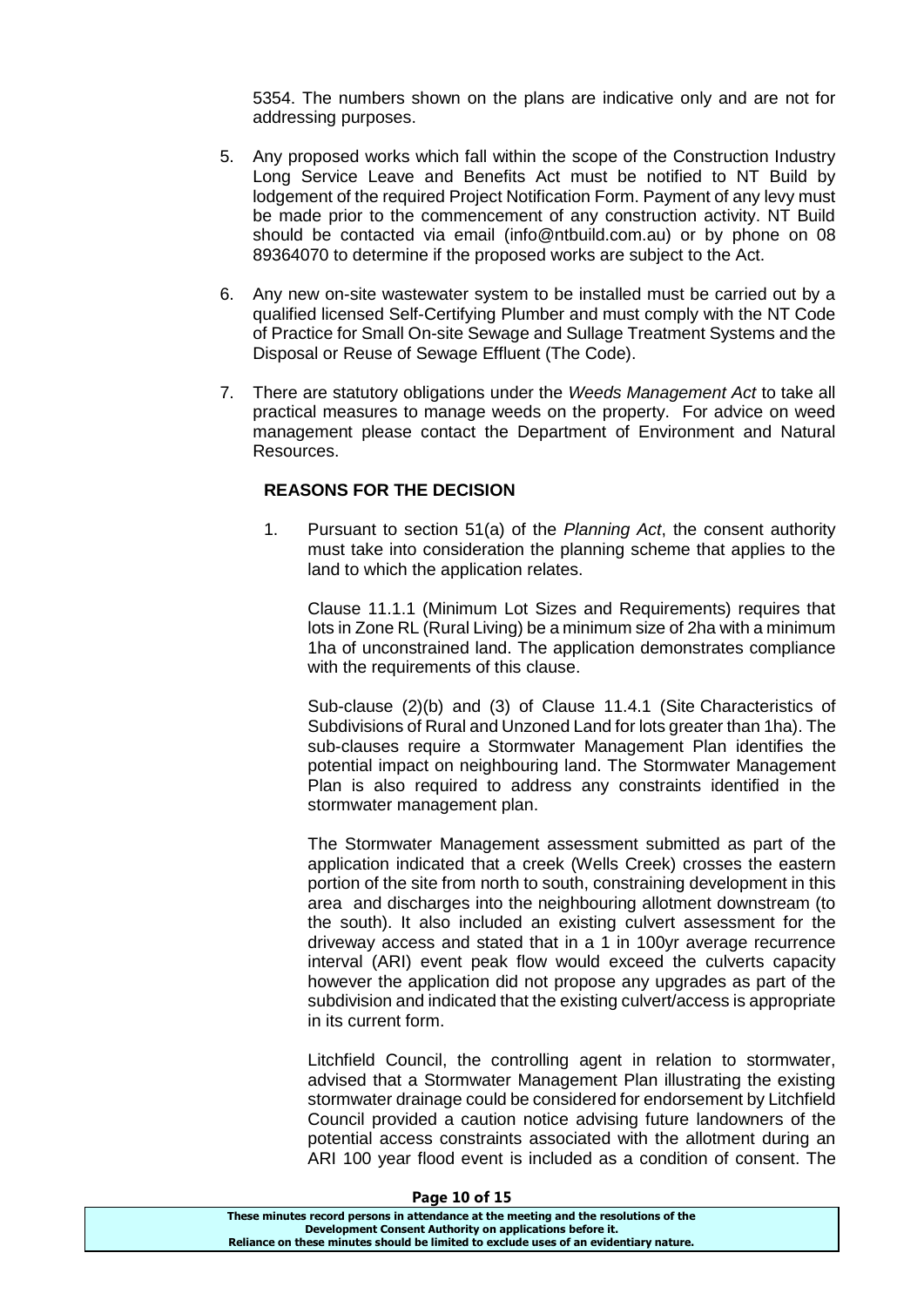relevant stormwater conditions and caution notice are included as conditions of consent and the provisions outlined in sub-clause (2)(b) and (3) of Clause 11.4.1 are considered to be addressed.

Clause 11.4.2 (Infrastructure in Subdivisions of Rural and Unzoned Land) sub-clause 2 (d) requires 'where no reticulated water is available, demonstrate that an adequate supply of groundwater is available for domestic purposes'.

Pursuant to Clause 2.5 (Exercise of Discretion by the Consent Authority) of the Northern Territory Planning Scheme the Authority may consent to a development that does not meet the standard set out in Part 4 and 5 of the Planning Scheme where it is satisfied that special circumstances justify the granting of consent.

The authority noted that the subdivision application was lodged in October 2016. Following public exhibition and circulation to relevant service authorities, concerns were raised by Litchfield Council in relation to stormwater drainage. As a result of this, the application was voluntarily deferred by the proponent to enable this matter to be addressed.

The Department of Environment and Natural Resources (DENR) indicated in its comments dated 12 December 2016, that the proposed subdivision overlies an aquifer that is considered to be over allocated. At that point in time, it was not communicated in DENR comments that Section 14 of *Water Act* invokes a right to access groundwater for domestic purposes, including drinking water for grazing stock on the land or irrigating a garden not exceeding 0.5 hectares. Consequently, the authority was not in a position to envisage that the creation of an additional lot would invoke a right to access the underlying groundwater resources that cannot otherwise be controlled. When determining subdivision applications at that time where an aquifer was considered to be over allocated, the authority included a caution notice advising that landowners may be responsible for providing their own domestic water supply other than groundwater. Following revised comments from DENR on 7 March 2018, the authority now understand that the creation of an additional lot will invoke a right to access groundwater as described above regardless of any conditions included on the development permit.

The authority considers that the circumstances for making a determination on this application are unique in that the proposal was deferred by the proponent in good faith to address a matter unrelated to groundwater, and in the period between the application being deferred and considered by the authority, the advice from DENR in relation to groundwater has changed. In the interests of procedural fairness, the authority considers that in this instance, given the stormwater management issues have been resolved, the outstanding issues initially raised have been addressed. The authority acknowledges that a determination to approve this application will create an additional lot that invokes a right to access the underlying groundwater resources that cannot otherwise be controlled, however in the interests of procedural fairness and natural justice, have determined it to be the correct decision in this instance.

#### **Page 11 of 15**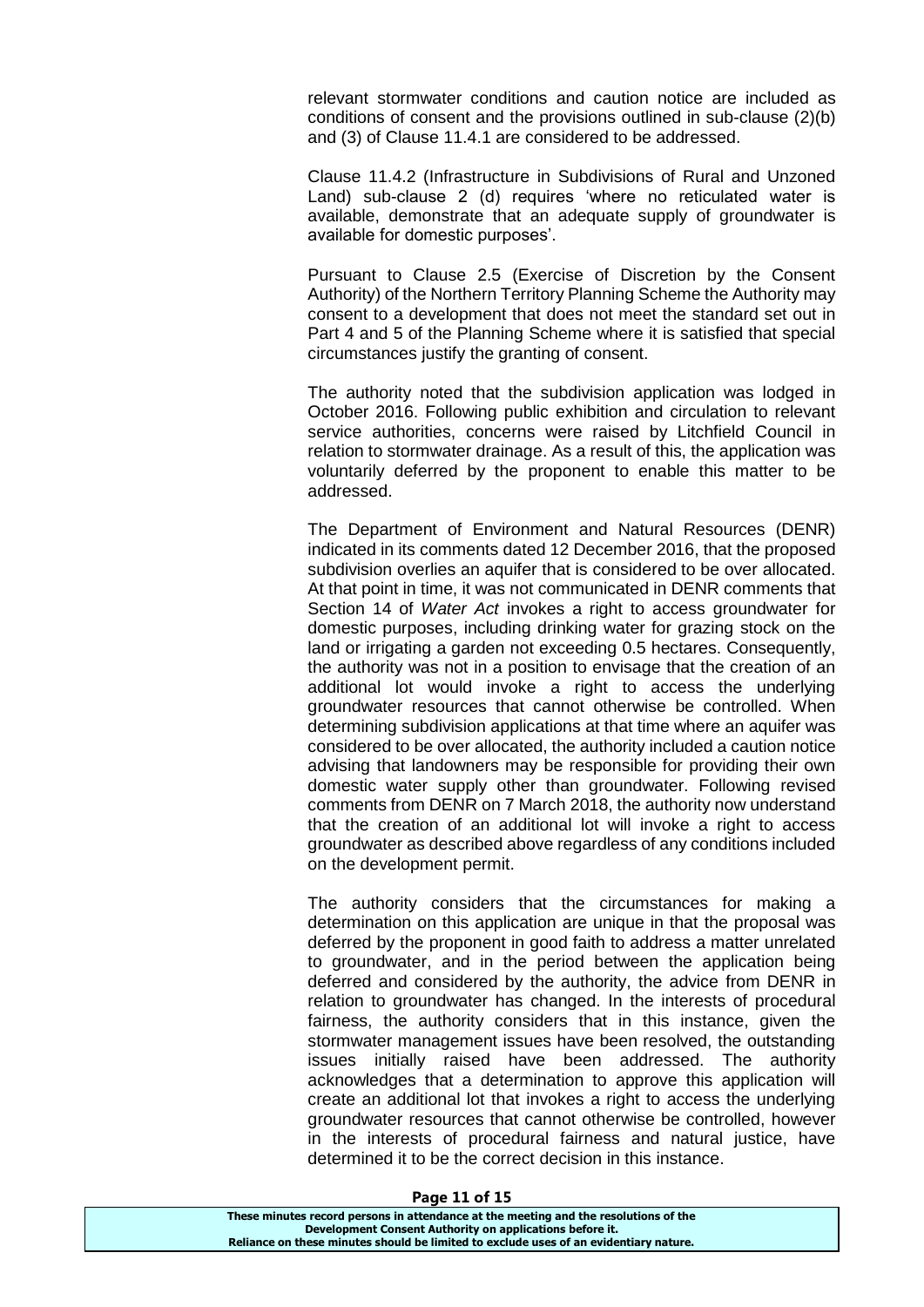Furthermore, the authority stresses that this determination was made on the basis of the specific facts unique to this situation, and is in no way representative of future decisions or validates other subdivision applications, current or otherwise.

Sub-clause (2)(b) of Clause 11.4.3 (Lot Size and Configuration in Subdivision of Rural and Unzoned Land) states that subdivision design in relation to lot size and configuration is to ensure that each lot has a minimum of 1ha of unconstrained land and that access to that land from a public road is similarly unconstrained.

The authority noted Litchfield Council comments in relation to stormwater management and considers the inclusion of relevant stormwater conditions and caution notice appropriate to address the requirements of sub-clause (2)(b) of Clause 11.4.3 (Lot Size and Configuration in Subdivision of Rural and Unzoned Land).

2. Pursuant to section 51(e) of the *Planning Act*, the consent authority must take into consideration any submissions made under section 49, and any evidence or information received under section 50, in relation to the development application.

One public submission was received under Section 49 of the *Planning Act*. The submission raises concerns in relation to the availability of unconstrained land, the length of the battle axe access and the lack of reticulated services available to support the development.

The authority notes that assessment of the application is based on comments received from relevant agencies and the proposals ability to demonstrate compliance with the relevant clauses of the NT Planning Scheme. The battle-axe access meets the requirements stipulated in the NT Planning Scheme and the matters raised by Litchfield Council are capable of being addressed through precedent and standard conditions of consent.

3. Pursuant to Section 51(j) of the *Planning Act*, the consent authority must take into consideration the capability of the land to which the proposed development relates to support the proposed development and the effect of the development on the land and on other land, the physical characteristics of which may be affected by the development.

Stormwater management conditions have been included as conditions of consent to reflect advice from Litchfield Council in relation to existing stormwater drainage on site. The requirement of a caution notice is included as a condition of consent to ensure future landowners are aware of the potential access constraints associated with the allotment during an average recurrence interval (ARI) 100 year flood event.

4. Pursuant to section 51(n) of the *Planning Act*, the consent authority must take into consideration the potential impact on the existing and future amenity of the area in which the land is situated.

The authority notes advice from the Department of Environment and Natural Resources indicates that further development will impact on the sustainability of the underlying groundwater resources and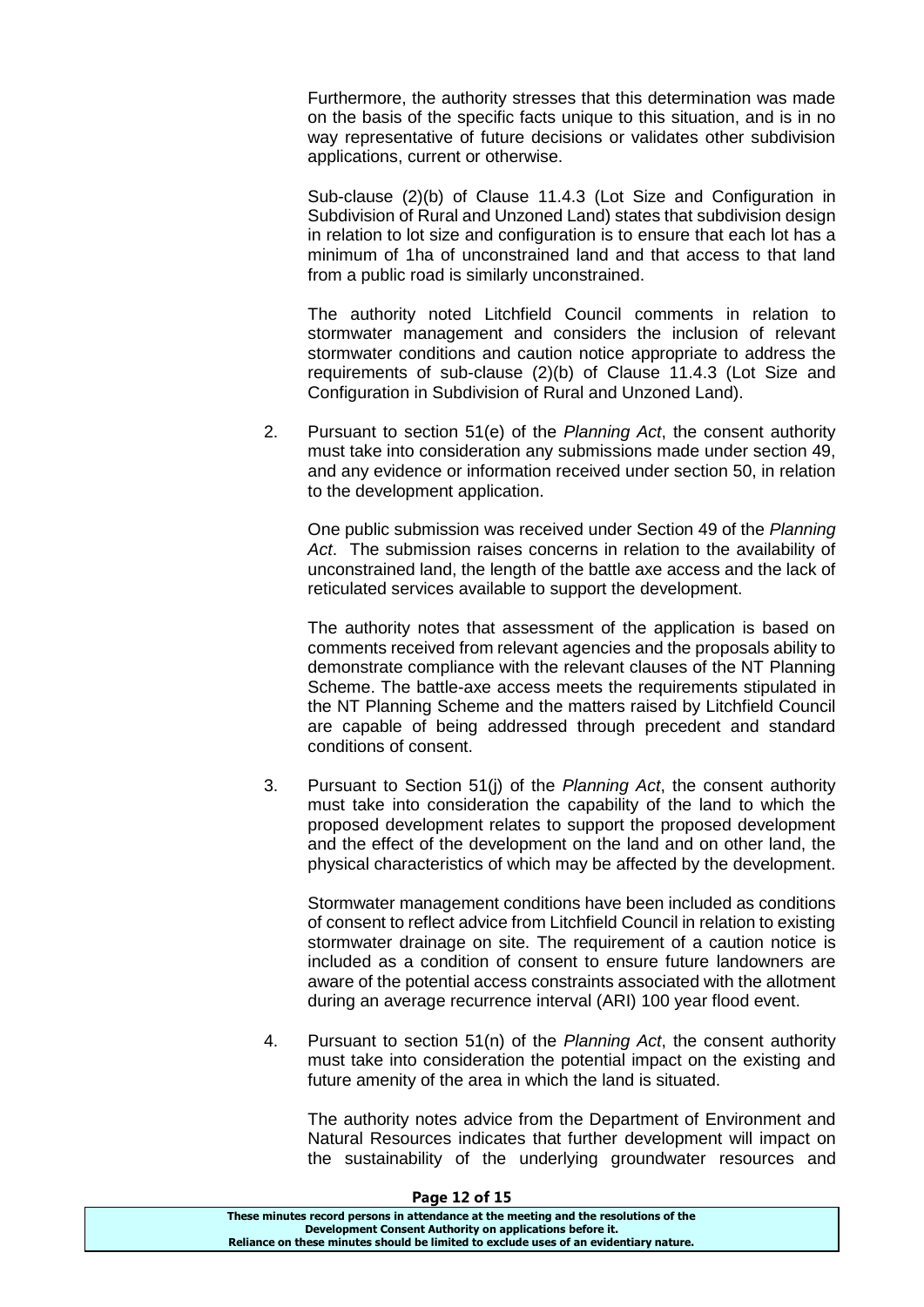acknowledges that a determination to approve this application will create an additional lot that invokes a right to access the underlying groundwater resources that cannot otherwise be controlled. However, it considers the circumstances for making a determination in this instance are unique given the proposal was deferred by the proponent to address an unrelated stormwater management issue and in the interests of procedural fairness, the authority considers the outstanding issues initially raised have been addressed.

**ACTION:** Notice of Consent and Development Permit

#### **ITEM 6 CLEARING OF NATIVE VEGETATION PA2018/0082 SECTION 3377 (241) STOW ROAD, HUNDRED OF BAGOT APPLICANT DEPARTMENT OF INFRASTRUCTURE, PLANNING AND LOGISTICS**

Ms Cassandra Wadrop (Environmental Service Officer) and Mr Darryl Brown (both DIPL) attended.

Submitter Mr Gerry Wood MLA attended.

**RESOLVED** That, pursuant to section 53(a) of the *Planning Act*, the Development Consent **79/18** Authority consent to the application to develop part Section 3377 (214) Stow Road, Hundred of Bagot for the purpose of clearing native vegetation, subject to the following conditions:

### **CONDITION PRECEDENT**

1. Prior to the endorsement of plans and prior to the commencement of works, a schematic plan demonstrating the on-site collection of stormwater and its discharge into the Litchfield Council stormwater drainage system shall be submitted to and approved by the Litchfield Council, to the satisfaction of the consent authority. The plan shall include details of site levels and Council's stormwater drain connection point/s. The plan shall also indicate how stormwater will be collected on the site and connected underground to Council's system or an alternate approved connection.

### **GENERAL CONDITIONS**

- 2. The works carried out under this permit shall be in accordance with the drawings endorsed as forming part of this permit. The development as shown on the endorsed plans must not be altered without the further consent of the consent authority.
- 3. The clearing of native vegetation is to be undertaken only in the areas identified on the endorsed drawing as "Permitted Clearing". All remaining native vegetation is to be maintained to the satisfaction of the consent authority.
- 4. The permit holder must ensure that the clearing operator has a copy of the permit, including the endorsed drawing, at all times during the clearing operation.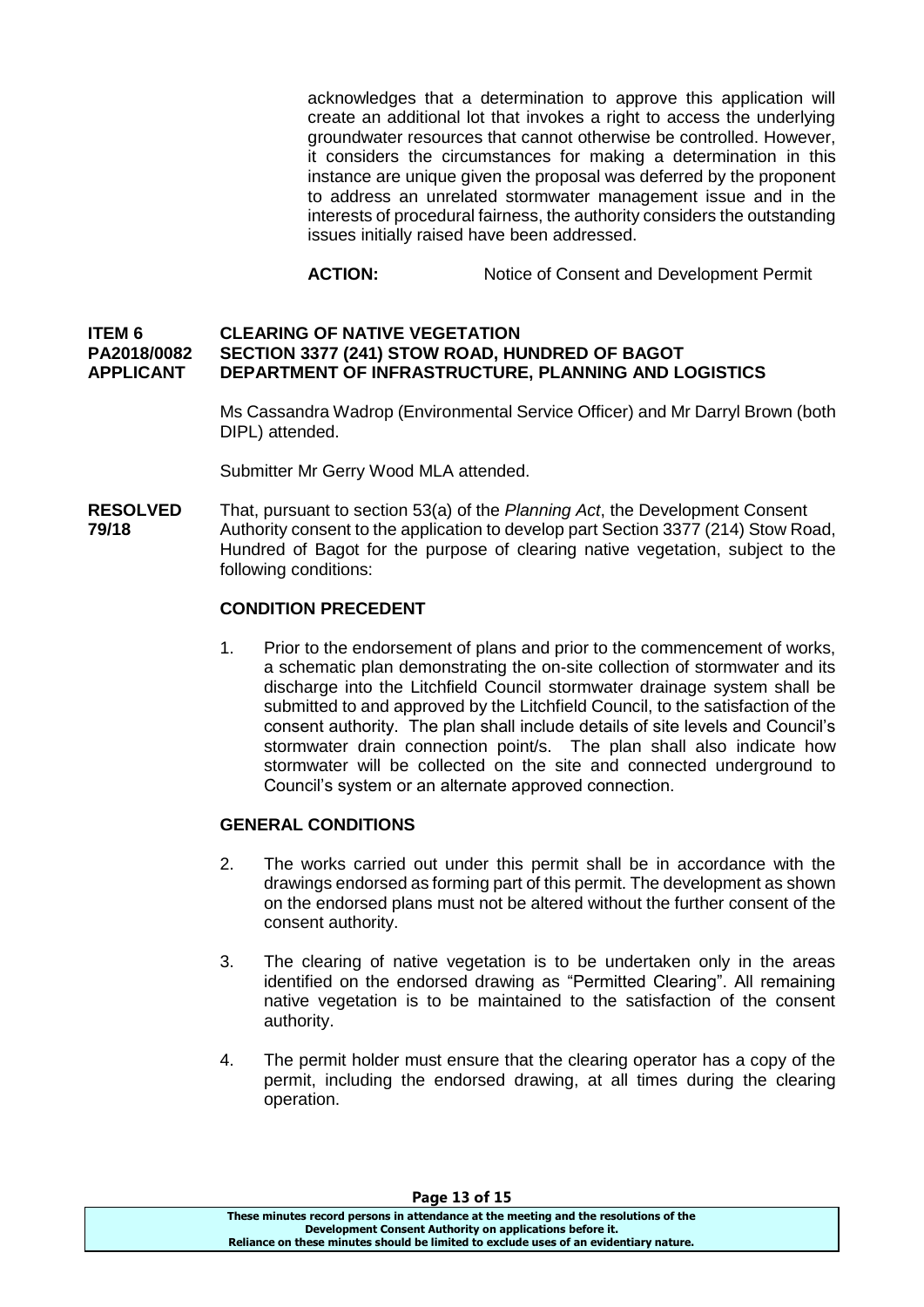5. Any developments on or adjacent to any easements on site shall be carried out to the requirements of the relevant service authority to the satisfaction of the consent authority.

# **NOTES:**

- 1. The Power and Water Corporation advises that the Water and Sewer Services **Development** Development Section (landdevelopmentnorth@powerwater.com.au) and Power Network Engineering Section (powerconnections@powerwater.com.au) should be contacted via email a minimum of 1 month prior to construction works commencing in order to determine the Corporation's servicing requirements, and the need for upgrading of on-site and/or surrounding infrastructure.
- 2. Inspection fees and charges may apply in accordance with Litchfield Council's current Fees and Charges. Additional information can be found at [www.litchfield.nt.gov.au.](http://www.litchfield.nt.gov.au/)
- 3. A Works within a Road Reserve Permit Works Associated with a Development Permit is required from Litchfield Council before commencement of any work within the road reserve, which would include creation of any driveway crossover connecting to Litchfield Council's road network.
- 4. Notwithstanding any approved plans, signs within Litchfield Council's municipal boundaries are subject to approval under Clause 6.7 of the NT Planning Scheme.
- 5. The application identified the potential for the presence of soil contamination due to historical activities and illegal dumping of waste along the proposed corridor. It is noted that the applicant has committed to removal of the waste and contaminated soil from the proposed corridor. Consideration should also be made for, but not limited to the potential for asbestos, pesticides, heavy metals and hydrocarbons to be present within the proposed cycle corridor.
- 6. Consideration and reference should be made to the following guidelines as part of the environmental assessment and waste classification:
- National Environment Protection (Assessment of Site Contamination) Measure, 1999
- NT EPA, Northern Territory Contaminated Land Guideline, 2017
- NSW EPA, Waste Classification Guidelines, Part 1: Classifying waste, 2014 and associated waste classification guidelines (http://www.epa.nsw.gov.au/yourenvironment/waste/classifyingwaste/waste-classification-guidelines) It is recommended that guidance be sought from a suitably qualified environmental consultant regarding waste classification procedures for the proposed excavated material and subsequent validation of any stockpile areas.

# **REASONS FOR THE DECISION**

1. Pursuant to section 51(a) of the *Planning Act,* the consent authority must take into consideration the planning scheme that applies to the land to which the application relates.